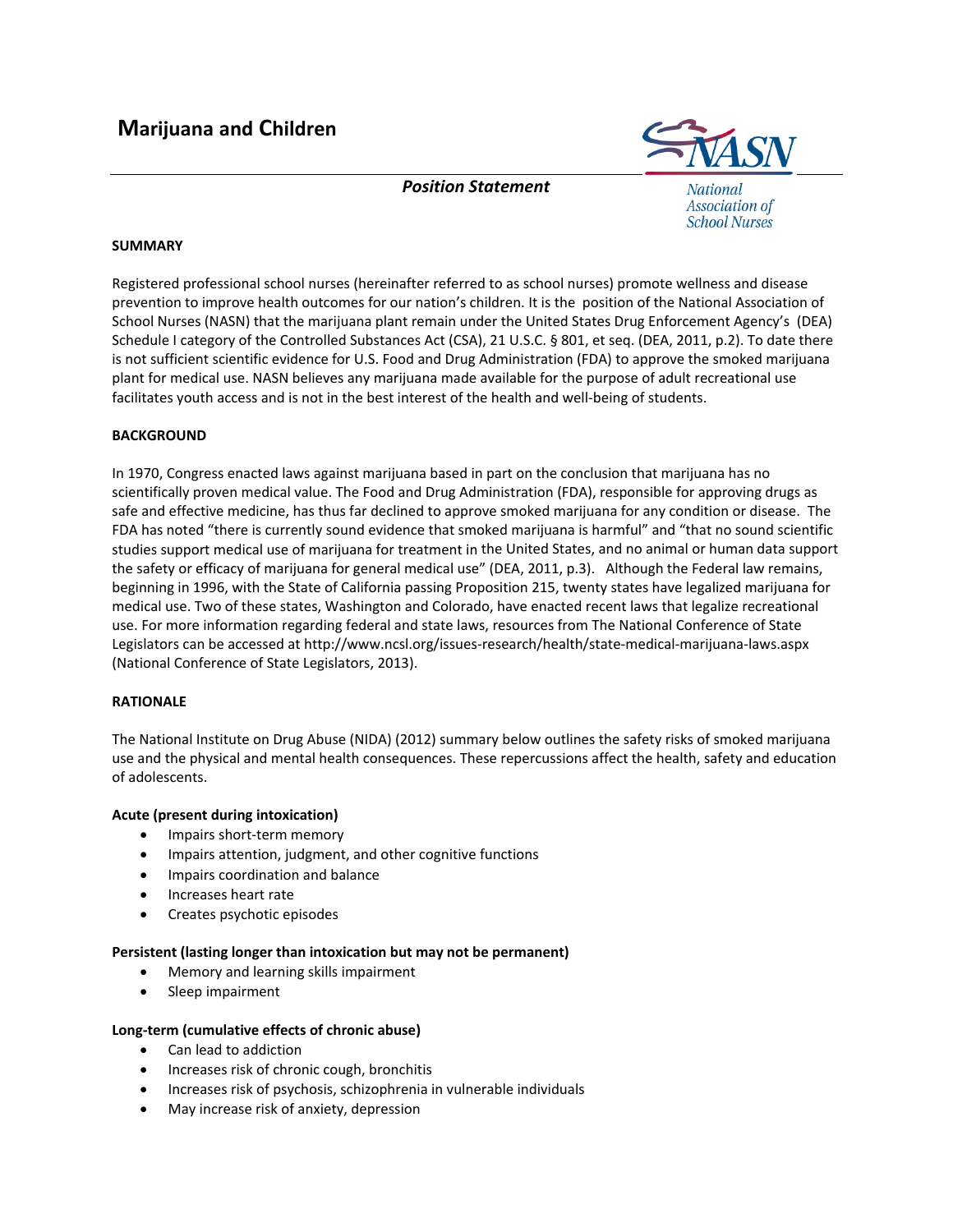"Because it seriously impairs judgment and motor coordination, smoked marijuana also contributes to accidents while driving. A recent analysis of data from several studies found that marijuana use more than doubles a driver's risk of being in an accident. Further, the combination of marijuana and alcohol is worse than either substance alone with respect to driving impairment" (NIDA, 2012, para. 12).

The statistics below from the Office of National Drug Control Policy (ONDCP) (2010a, p.1) illustrate trends in the perception of harm from smoking marijuana also have been declining over the same period of time. Prior research indicates that declines in these perceptions are predictive of increases in use.

- **Past‐month use of marijuana among 10th graders** increased from 13.8% in 2008 to 17.6% in 2011.
- **Past‐month use of marijuana among 12th graders** increased from 18.3% in 2006 to 22.6% in 2011.
- **Drug use has increased among certain youth minority populations.** Illicit drug use has increased by 43 percent among Hispanic boys and 42 percent among African American teen girls since 2008.

Marijuana is a frequent precursor to the use of more dangerous drugs and signals a significantly enhanced likelihood of drug problems in adult life. One study found that among adults (age 26 and older) who had used cocaine, 62 percent had initiated marijuana use before age 15. The same study showed less than one percent of adults who never tried marijuana went on to use cocaine (Gfroerer et al., 2002). Furthermore, long‐term studies on patterns of drug usage among young people show that very few of them use other drugs without first starting with marijuana (ONDCP, 2010b, p.11). The American Academy of Pediatrics' (AAP) position statement on the issue of marijuana legalization based on their technical report (AAP, 2004b) states that "any change in the legal status of marijuana, even if limited to adults, could affect the prevalence of use among adolescents" (AAP, 2004a, p. 1825).

A study from the University of Pittsburgh illustrates how the adolescent brain may be more vulnerable to addictions. The study found "a strong reward‐related activation in the adolescent but not in the adult dorsal striatum, a structure associated with the formation of habits and the adaptive control of behavioral patterns" (Moghaddam & Sturman, 2012, p.4). Another recent study demonstrated the neurotoxic effects of cannabis on the adolescent brain. Adolescents with cannabis dependence (before age 18) became more persistent users compared to adult persistent users and demonstrated a marked decrease in IQ score (Meier & Caspi, 2012). Furthermore, "cessation of cannabis did not fully restore neuropsychological functioning among adolescent onset former persistent cannabis users" (Meier & Caspi, 2012, p. 5).

School nurses are in a strategic position to educate students about the life‐long effects and legal consequences of smoking marijuana. According to NIDA (2010), risk of drug abuse increases greatly during times of transition such as changing schools, moving, or divorce. If we can prevent drug abuse, we can prevent drug addiction. In early adolescence, when children advance from elementary through middle school, they face new and challenging social and academic situations. "Often during this period, children are exposed to abusable substances such as cigarettes and alcohol for the first time. When they enter high school, teens may encounter greater availability of drugs, drug abuse by older teens, and social activities where drugs are used." (NIDA, 2010, p. 11).

As advocates for students, school nurses may choose to engage in public policy conversations surrounding legal reform. Bipartisan organizations such as Smart Approaches to Marijuana (SAM) provide a suggested framework that includes appropriate referral for driving under the influence of marijuana and increased intervention and prevention (SAM, 2013).

## **CONCLUSION**

NASN recognizes this overwhelming evidence about the significant negative effects of marijuana use among young people. Therefore, NASN supports that the health and wellness of children in the United States is best served by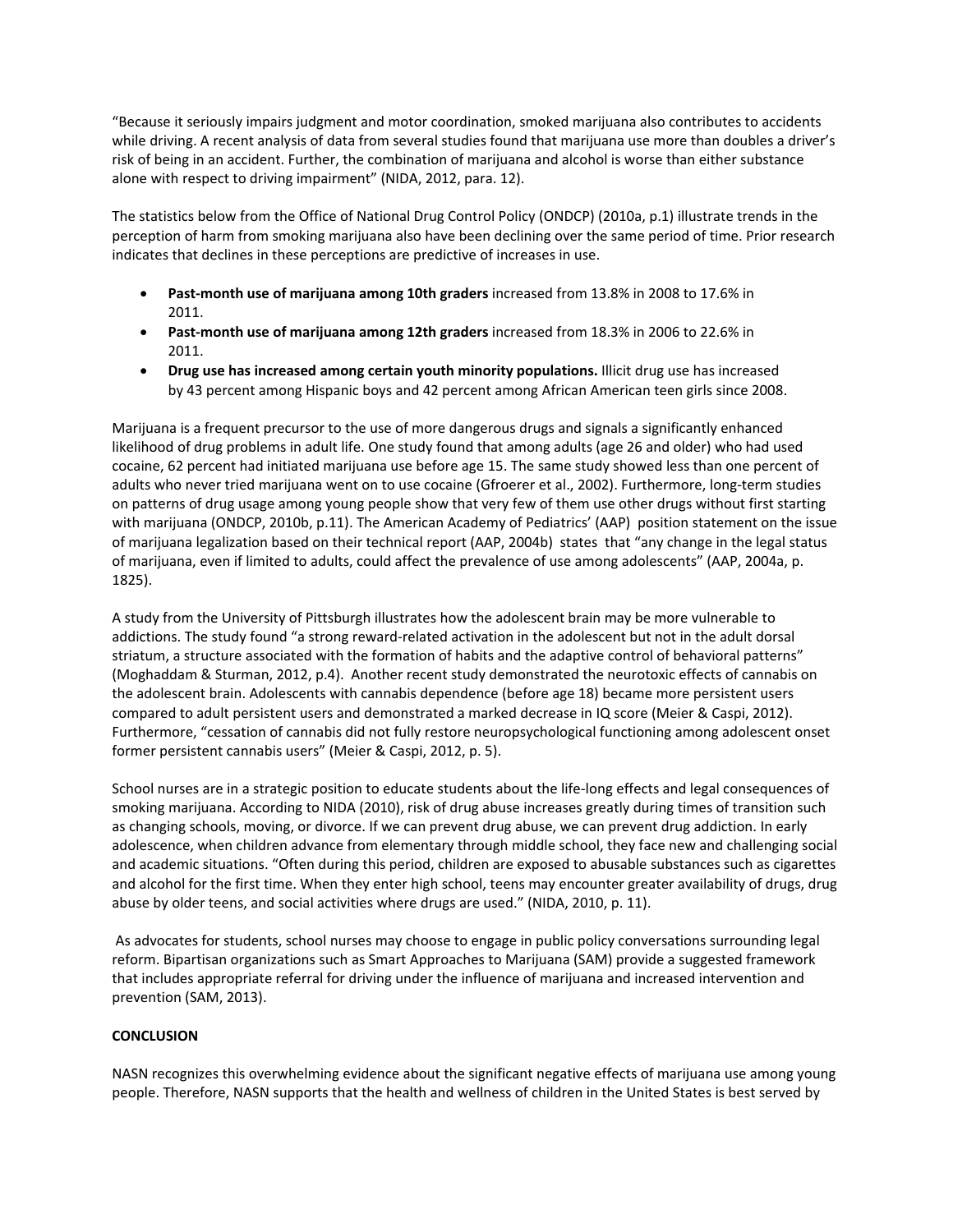adhering to medical evidence that smoked marijuana for medicinal use is not recommended for this age group. Additionally, NASN recognizes that marijuana made available for adult recreational use poses the potential for increased prevalence and abuse potential among youth. The well‐documented, serious cognitive effects; health implications; and safety concerns of recreational marijuana use lead NASN to conclude that the legal availability of marijuana presents more accessibility to the student population and, therefore, puts students at higher risk of use and health consequences.

### **REFERENCES**

- American Academy of Pediatrics (AAP), Committee on Substance Abuse and Committee on Adolescence. (2004a). Legalization of marijuana: Potential impact on youth. *Pediatrics, 113(*6), *pp. e632 ‐e638*. Retrieved from http://pediatrics.aappublications.org/content/113/6/1825.full.pdf+html
- American Academy of Pediatrics, Committee on Substance Abuse and Committee on Adolescence. (2004b). Technical report: Legalization of marijuana: Potential impact on youth. *Pediatrics 2004, 113*(6). Retrieved from http://www.pediatrics.org/cgi/content/full/113/6/e632
- Drug Enforcement Administration (DEA). (2011). *The DEA position on marijuana*. U.S. Department of Justice Publication*.* Retrieved from http://www.justice.gov/dea/docs/marijuana\_position\_2011.pdf
- Gfroerer, J. C., Wu, L.‐T., & Penne, M. A. (2002). *Initiation of marijuana use: Trends, patterns and implications*. Analytic Series: A‐17, DHHS Publication No. SMA 02‐3711. Rockville, MD: Substance Abuse and Mental Health Services Administration, Office of Applied Studies. Retrieved from http://www.samhsa.gov/data/mjinitiation/mjinitiation.pdf
- Meier M.H., & Caspi, A. (2012*). Persistent cannabis users show neuropsychological decline from childhood to midlife*. Proceedings of the National Academy of Sciences of the United States of America (PNAS)*, 109* (40), E2657–E2664, published ahead of print August 27, 2012. doi:10.1073/pnas.1206820109. Retrieved from http://www.pnas.org/content/109/40/E2657.full
- National Conference of State Legislators (NCSL). (2013). *State medical marijuana laws*. Retrieved from http://www.ncsl.org/issues‐research/health/state‐medical‐marijuana‐laws.aspx
- National Institute on Drug Abuse (NIDA). (2010). *Drugs, brains and behavior, the science of addiction*. (Chapter 2, p.11). Retrieved from http://www.drugabuse.gov/sites/default/files/sciofaddiction.pdf
- National Institute on Drug Abuse (NIDA). (2012). *Drug facts: Marijuana.* Retrieved from http://www.drugabuse.gov/publications/drugfacts/marijuana
- Office of National Drug Control Policy (ONDCP). (2010a). *Fact sheet*. *Marijuana: Know the facts.* Retrieved from http://www.whitehouse.gov/sites/default/files/ondcp/Fact\_Sheets/marijuana\_fact\_sheet\_jw\_10‐5‐10.pdf
- Office of National Drug Control Policy (ONDCP). (2010b). *What Americans need to know about marijuana.* Retrieved from https://www.ncjrs.gov/ondcppubs/publications/pdf/mj\_rev.pdf

Smart Approaches to Marijuana (SAM). (2013).Retrieved from http://learnaboutsam.com/legal‐reform‐3/

Sturman D.A., & Moghaddam B. (2012). *Striatum processes reward differently in adolescents versus adults.* Proceedings of the National Academy of Sciences of the United States of America (PNAS)*.* Published ahead of print January 17, 2012. doi:10.1073/pnas.11141 37109. Retrieved from http://www.pnas.org/content/early/2012/01/09/1114137109.full.pdf+html